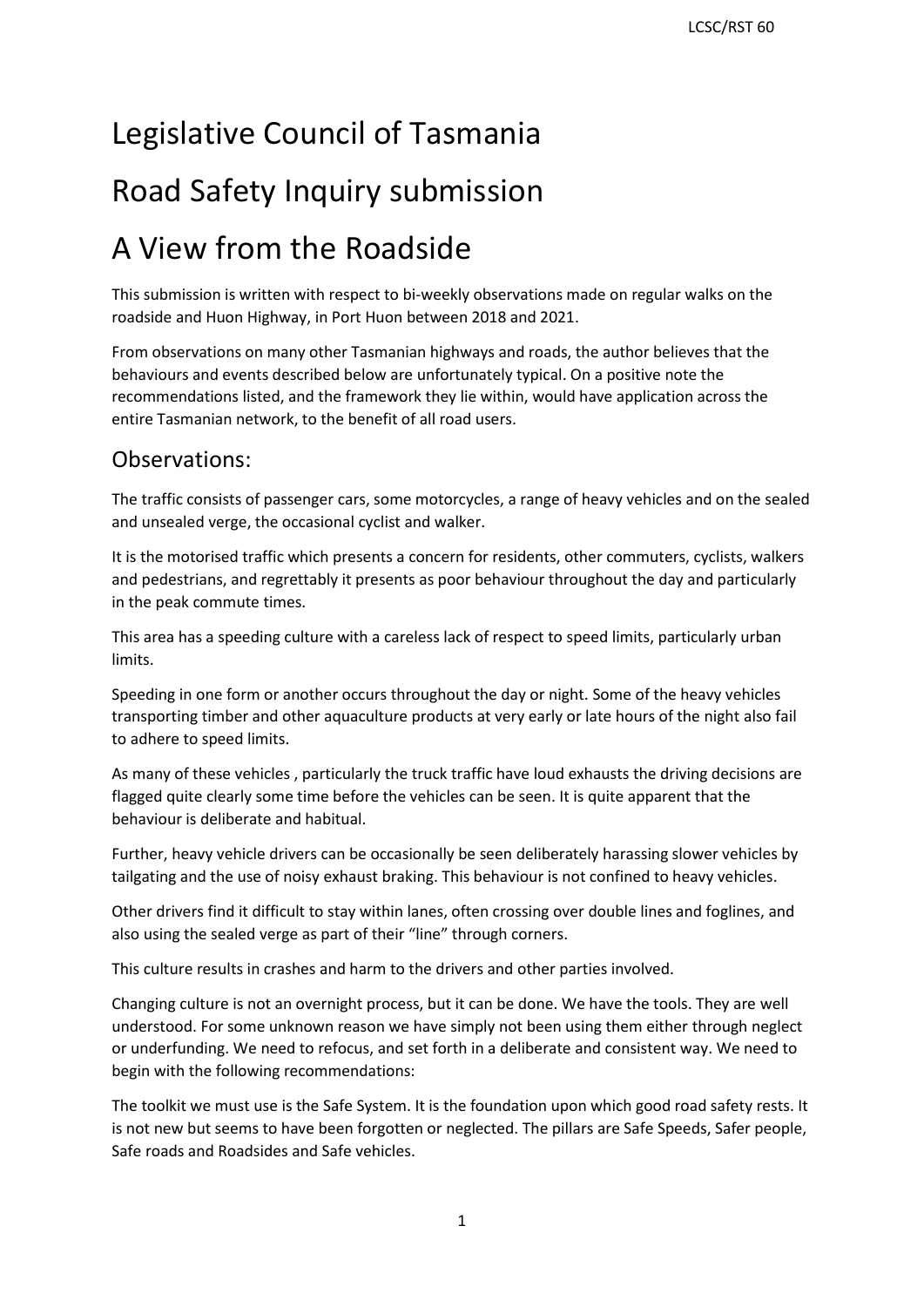## Safer Speeds

 speeding interspersed with dramatic and life threatening foolish speeding. I have often observed As noted previously, roadside and property observation over the day reveals regular low level light and heavy vehicles including the occasional motorcycle speeding, as have many others in our community and this has become a point of discussion for residents of Port Huon. For many of the heavy vehicles it is habitual. Due to their high noise levels the driver decisions are signalled some distance away when they are still out of sight. Some of these antisocial behaviours are quite deliberate as well as habitual. Typically the heavy vehicles involve the timber and fish farm transports, but also include cement mixers, trade's vehicles and so in. These behaviours are best viewed from the roadside on any of the straight sections of road where the opportunity is exploited.

In Port Huon for example there are double and then broken lines which effectively permit speeding as the reckless fearlessly speed in the 60kph zone as they are "permitted" to overtake according to the road markings.

 unmarked car, however this does not have any long term effect on behaviour change. Regarding enforcement; current traffic police activities appear to be insufficient to affect the observed behaviour. The general duties police appear to be busy on other aspects of policing suggesting that there is insufficient available staff. Some neighbours have noted an occasional

#### **Recommendation:**

- **a dedicated highway patrol with funding to suit to allow more effective enforcement;**
- Reviewing the current speed zoning;
- Review the existing line marking;
- **Use traffic classifiers to gather mid-block traffic data and share this with the Police. As this data typically includes date and time stamp, speed and vehicle type, the enforcement can be strategic and effective.**

## Safer vehicles

 had counted 17 in an evening) and anecdotally mentioned home repairs using second hand equipment is common. The ageing of the pool of vehicles in Tasmania is acknowledged, and noting Vehicles with only one headlight in use are regularly seen (one local resident commented that he that the current system does not appear to be working, then annual safety checks as part of the annual registration process should be considered (as is done in NSW for vehicles older than 5 years).

#### **Recommendation:**

 **Annual safety inspections as part of the registration renewal should be introduced for all light vehicles 5 years old or older.** 

## Safer people

Unsafe behaviours are regularly observed; tailgating, high speed overtaking and cornering by crossing the fogline to maintain speed. The tailgating seems to be an intimidatory tactic to pressure the slower driver into pulling over or speeding up. If the tailgating vehicle is a heavy vehicle then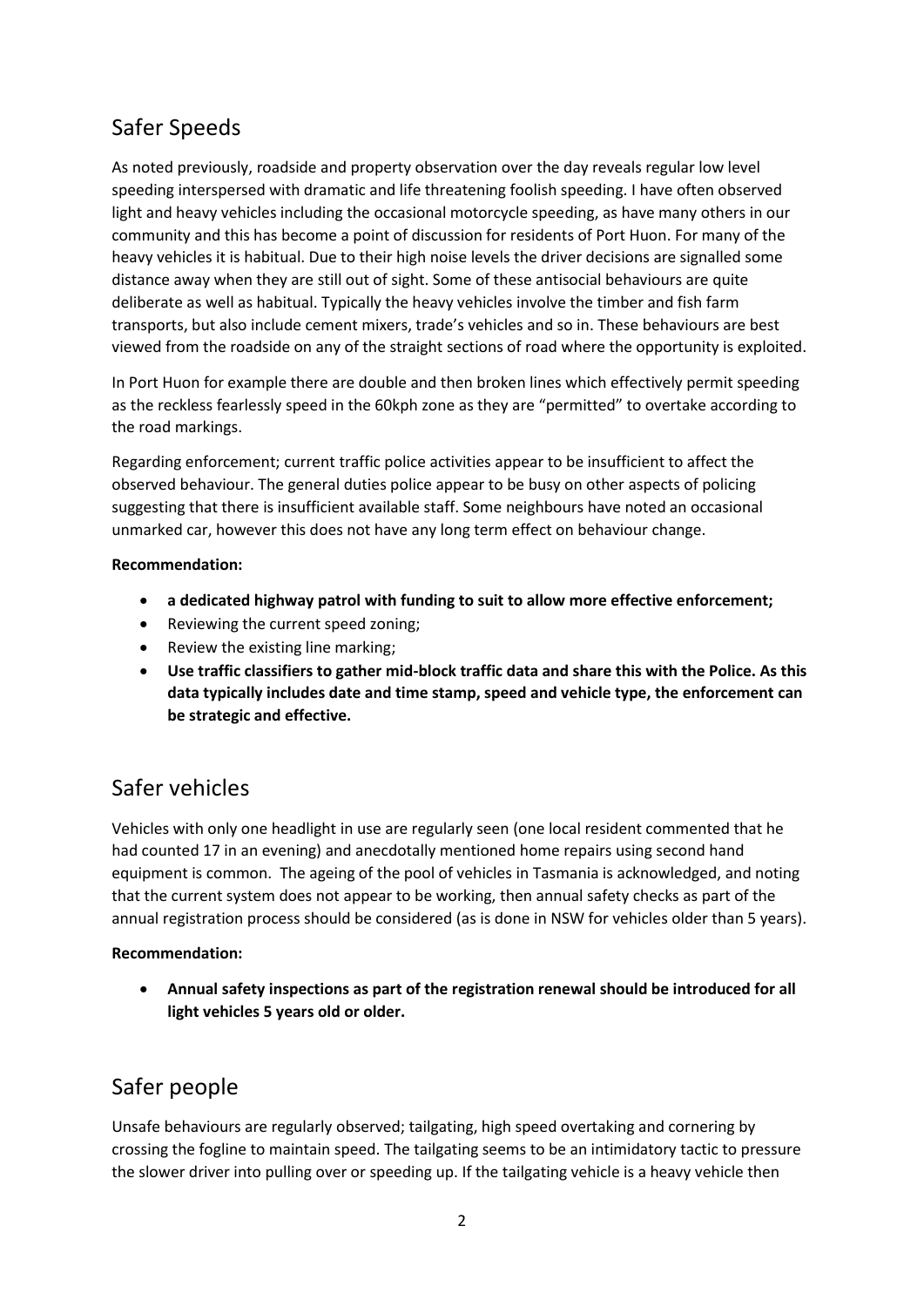exhaust braking is also used to intimidate. There seems to be a strong sense of entitlement – expectations that the road ahead should be free for them to travel at their preferred high speed with ready frustration if they are obstructed by slower traffic. Overtaking in 50k zones and 60k zones has been observed where to do so required a significant speed above the posted limit.

#### **Recommendations:**

- Develop education programs and media to educate and support enforcement of road rules;
- Road safety advertising which focuses on the "fatal five" using non scare techniques;
- Remedial training for road users who exceed a nominated number of offences;
- lessons for learners and; Remove parents/relatives from equation as much as possible ie increase the subsidised
- Provide support training for family members who act as learner driver mentors.

### Safer roads and roadsides

The local roads are in largely good condition. Some improvement could be made by effective clearing of the roadside verge, and in some cases plantings on private land also mask lines of sight. Road safety audits would greatly assist in identifying safety issues.

Some of the frustration of the speeding motorists could be relieved if more safe overtaking opportunities could be provided outside the urban limit.

#### **Recommendations:**

- Clearing of verges to improve lines of sight, and also where appropriate emphasise the urban zone;
- Widen the verge to support bus stops;
- be an opportunity to engage the community over the type of treatment while emphasising Use gateway treatments to emphasise the urban area and low speed zone. This could also safe urban speeds;
- 2+1 overtaking opportunities which could reduce frustration and risky overtaking. (maybe more cost effective than duplication?)
- Conduct road safety audits of any area where crashes involving injury and fatality occur.

### Government support

 Government support of community transport and health, road safety education and enforcement appear to be lacking. This is an assumption based on the lack of service.

#### **Recommendations:**

- A review of current issues and an appropriate adjustment would be appropriate. Goal setting should also include policy, funding, strategic and action plans which meet these needs and performance measures put in place;
- Active engagement with councils and communities to promote road safety;
- Active engagement with councils and government departments to gather traffic data which can be shared with enforcement in order to have both a strategic understanding and effective policing (data sharing);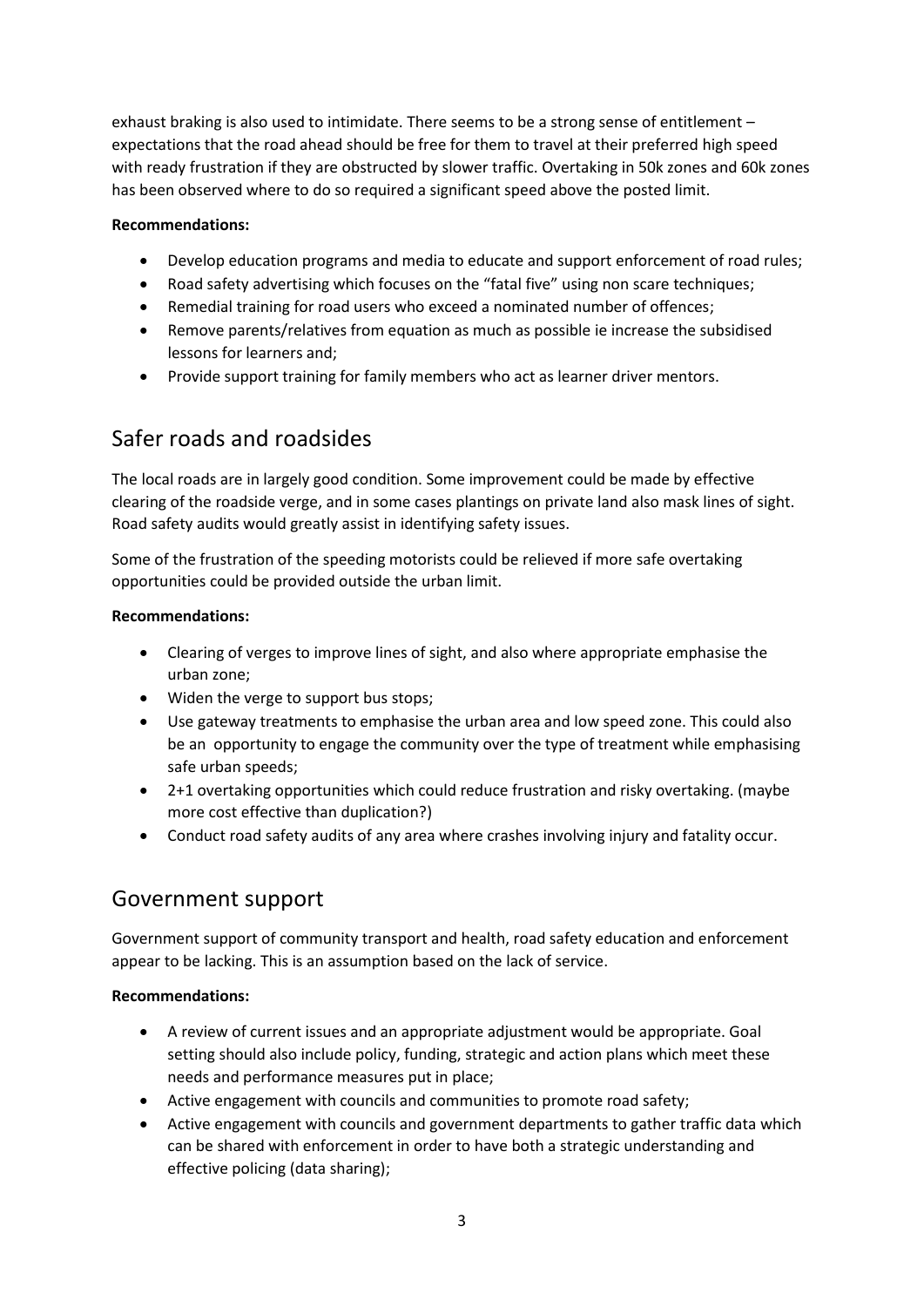- Continue to support Driver education, Keys to Drive and second lesson, Community mentor programs, and RYDA U Turn the Wheel;
- Support promote and celebrate these programs.

## Post crash

Following a crash involving injury an adequately supported health system should be able to recover the injured and transport them to care as quickly as possible. Anecdotal discussion indicates ambulances are pulled in from the regions to support more urban centres (apparently to meet urban kpis), therefore inadequate staffing at outlying regions so that the ambulance can be driven, but no care provided and so on. This has the hallmarks of inadequate funding and a need to review performance measures.

Recommendations:

- Review Ambulance kpis to ensure remote communities wait times are reduced;
- Adequately support remote communities with Ambulance/paramedics;
- Increase hospital capacity to ensure ramping and other "health" indicators are met.

While these are my observations as a resident of Port Huon, my working life has been spend building expertise in drivers and motorcyclists, developing road safety policy and writing about these issues in the online magazine R02. I have worked across multiple states of Australia and make these recommendations as a professional safety officer and member of the public concerned about the health and safety of all road users and residents in the Huon Valley.

GAMMO anald.

Gary McDonald

-- Former Road Safety Officer NSW and ACT, Motorcycle Rider Trainer,

Australasian College of Road Safety member.